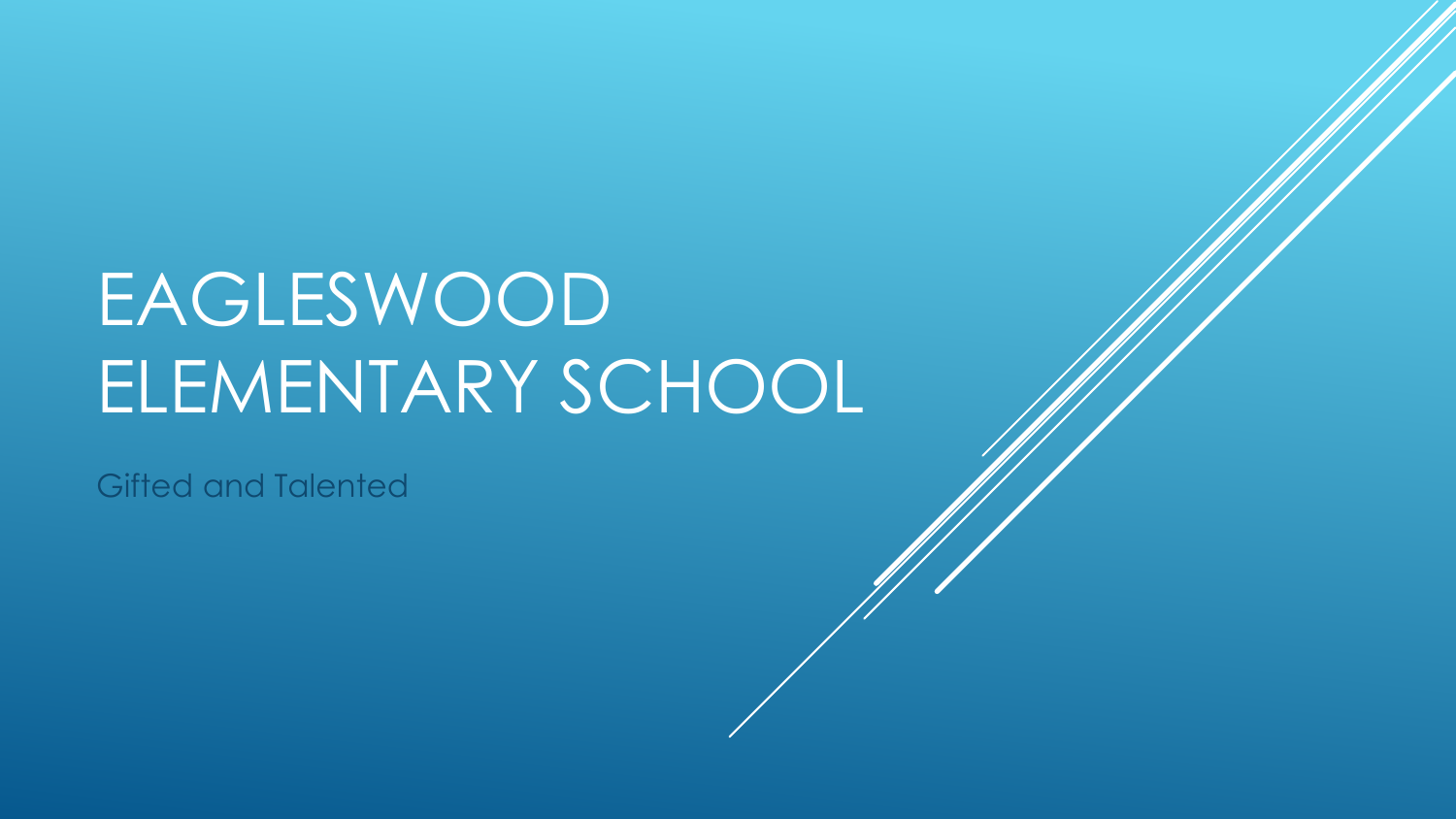N.J.A.C. 6A:8-1.3: "Gifted and talented students" means students who possess or demonstrate high levels of ability in one or more content areas when compared to their chronological peers in the local school district and who require modifications of their educational program if they are to achieve in accordance with their capabilities.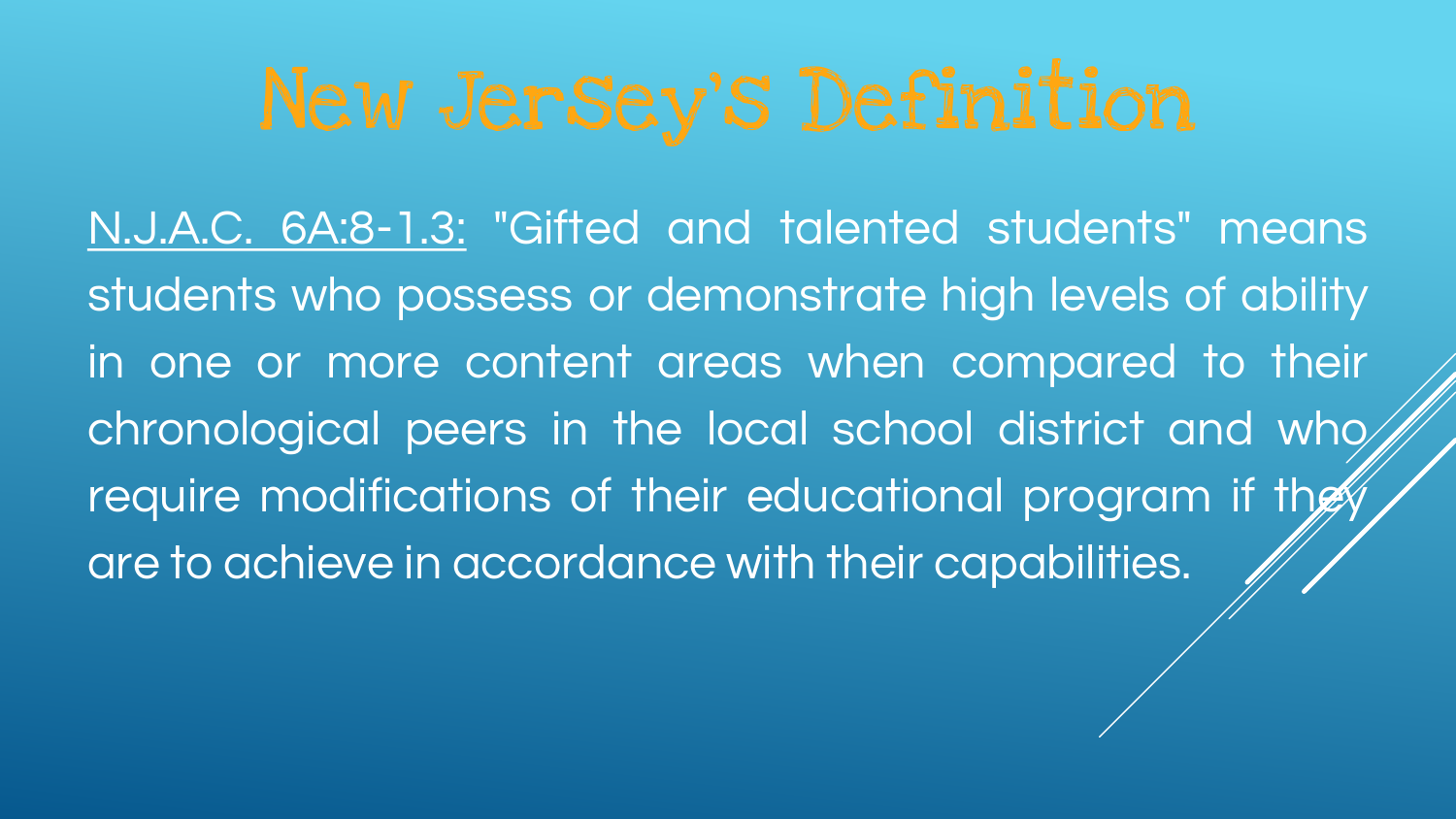- In order to classify a student as Gifted and Talented (G&T) the school must have a board-approved G&T identification process that uses multiple measures.
- All students from grades K-12 should be considered for G&T.
- Once in the G&T program, modifications, instructional adaptations, and services must be provided in the student's educational program.
- $\bullet$  Schools must review and make continuous improvements of the G $\cancel{G}$ program based on best practices and available technology.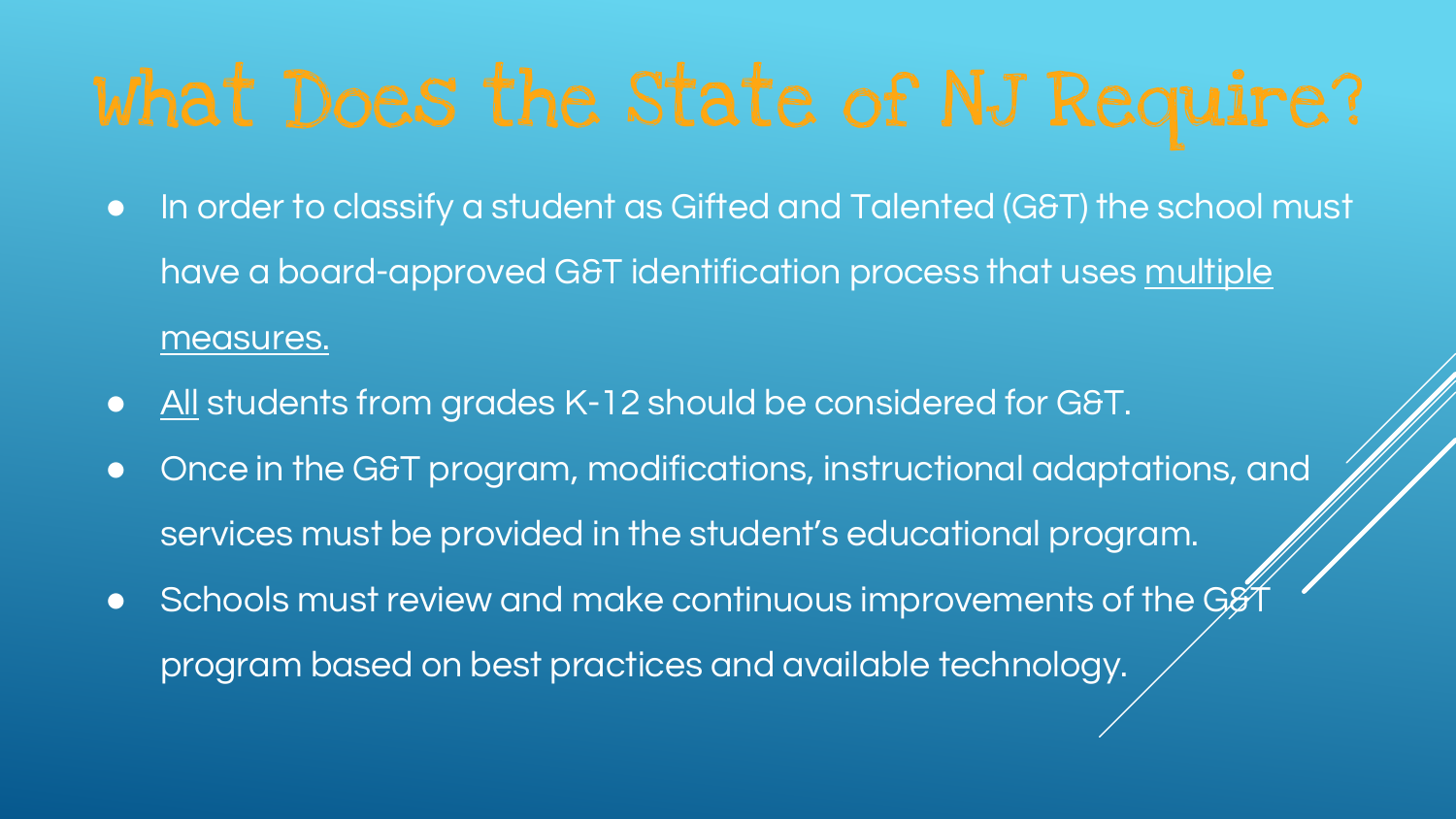- ★ While NJ has not adopted standards, standards are available for use through the National Association for Gifted Children (NAGC) and also National Standards.
- ★ Teachers should be trained.

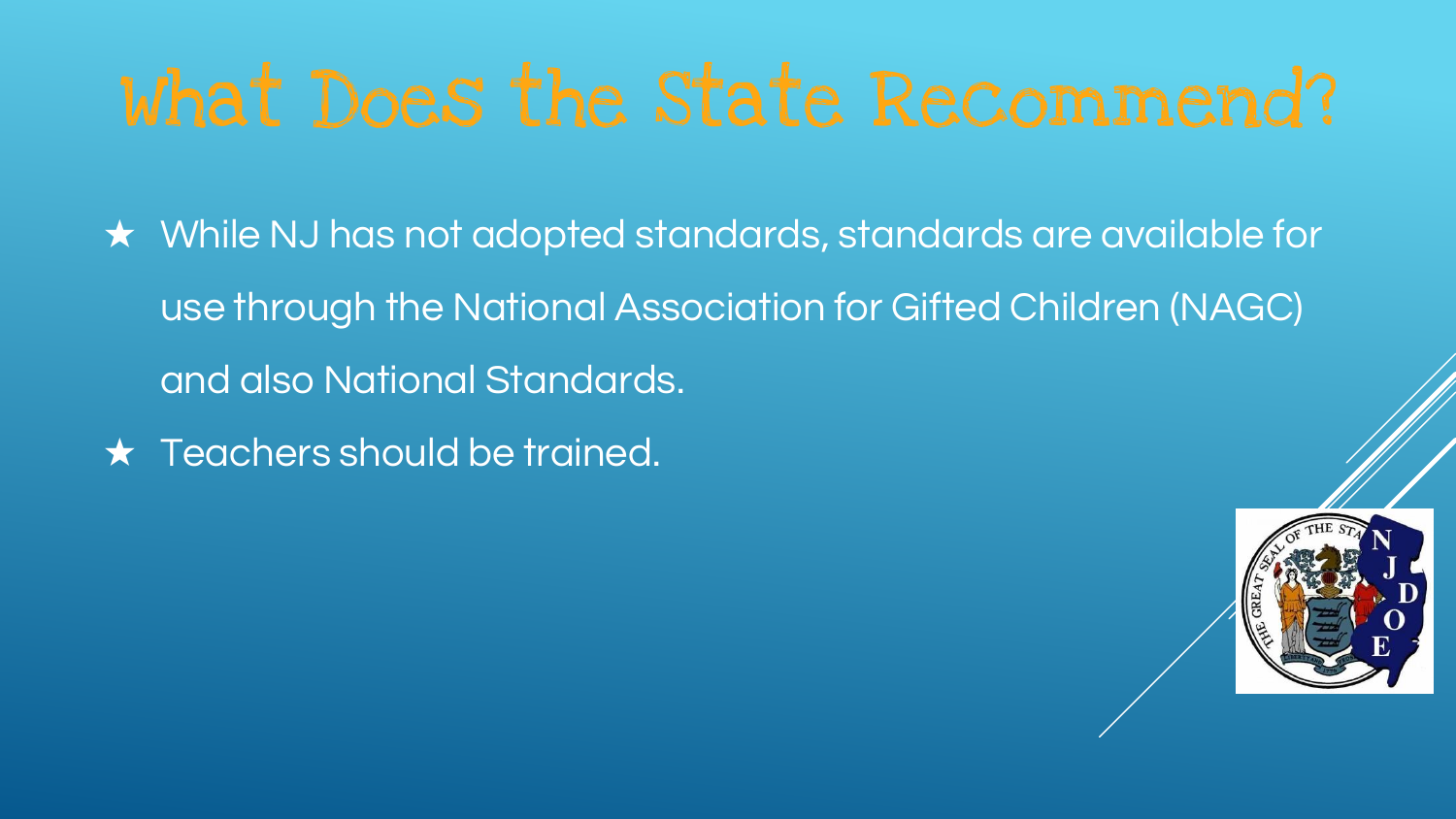- $\star$  Typically 2-5% of the population
- ★ Students should be identified beginning in Kindergarten
- ★ Identification process should have multiple measures
	- Achievement scores, student performance, teacher recommendation
- ★ Differentiation is an effective model
- ★ Elementary teachers can eliminate from 24%-70% of high-ability students' curriculum by compacting without any negative effect on test scores or performance.
- ★ "Compacting" what students already know allows time for acceleration or enrichment beyond the basic curriculum, usually interest-based.

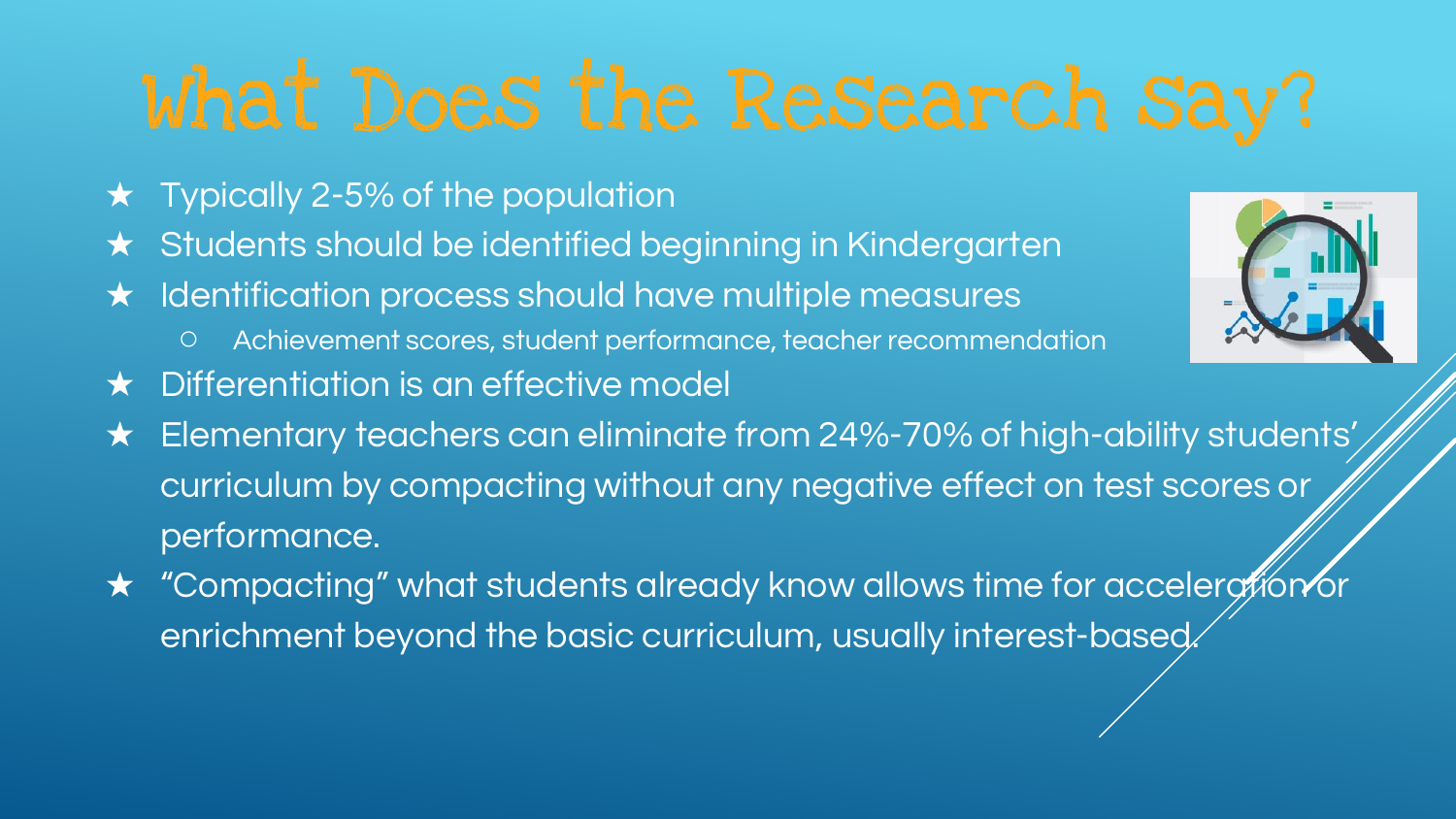

Eagleswood will incorporate a variety of differentiated learning experiences that focus on developing grade appropriate thinking skills.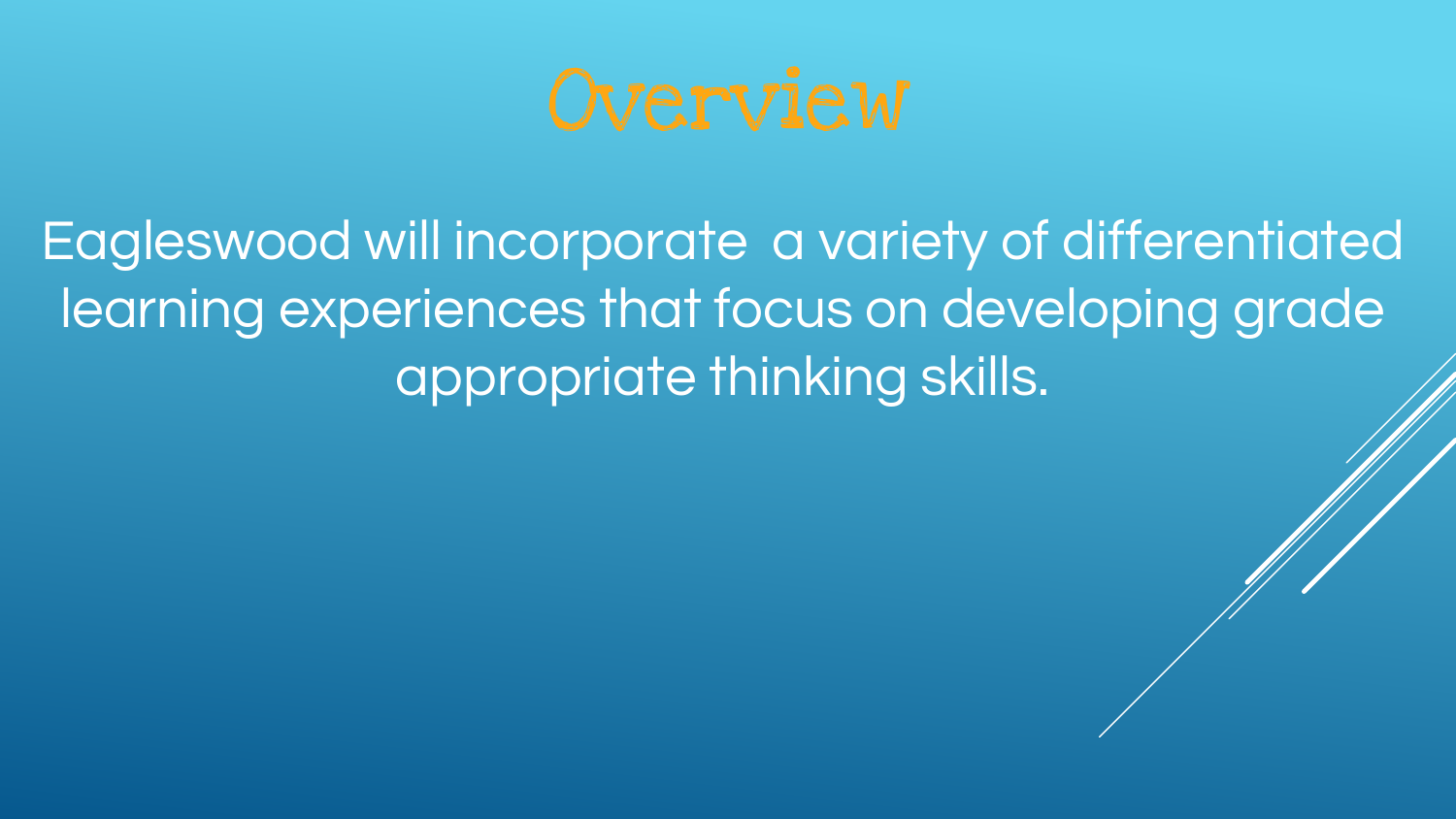- ★ Phase One: Academic Performance
	- Performance on LinkIt! Assessments
	- Lexile Score
- ★ Habits of Success (Report Card)
- ★ Teacher Recommendation